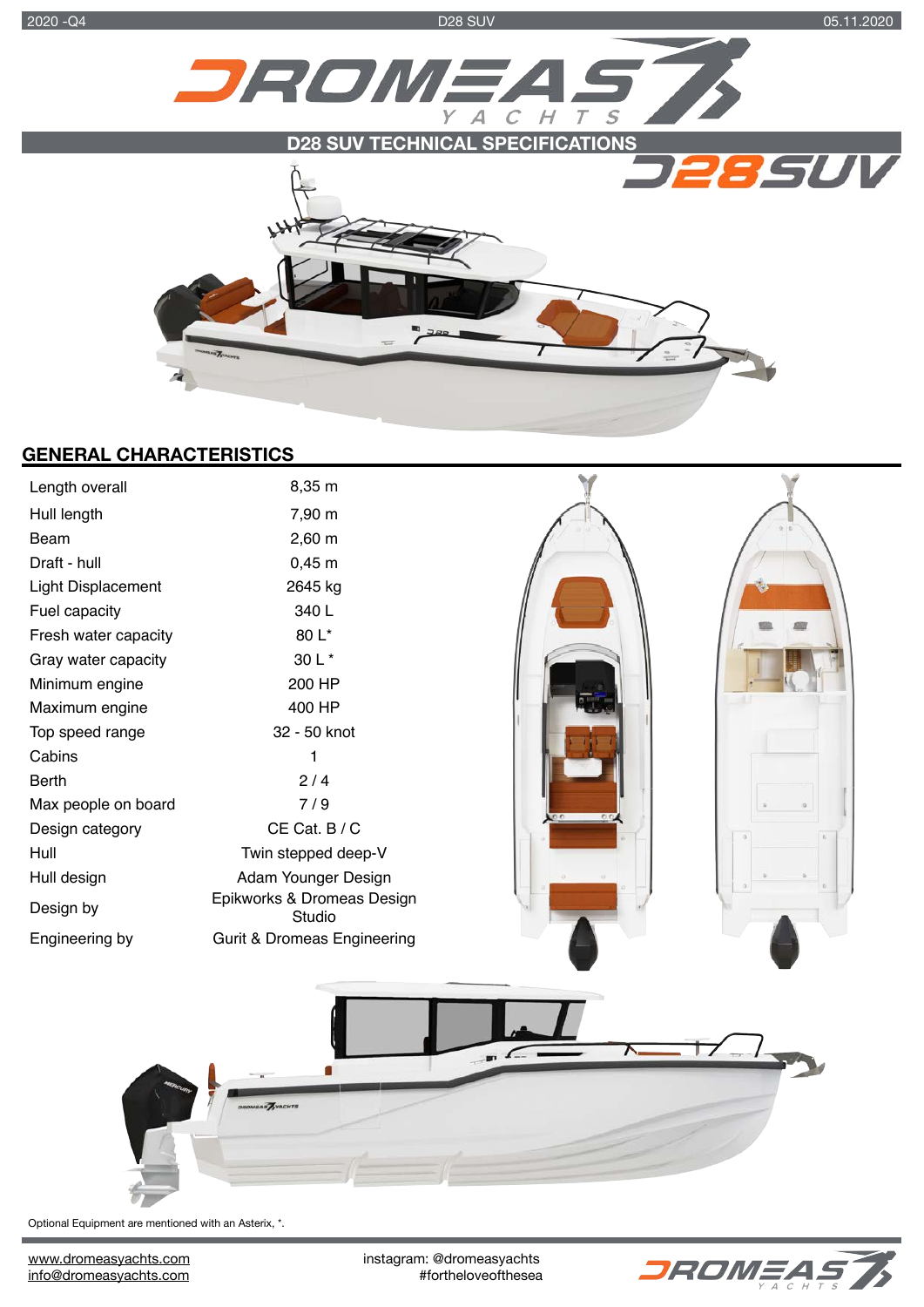

**STANDARD EQUIPMENT** 

#### **CONSTRUCTION HULL & DECK**

White gelcoat hull & deck Vinylester skincoat Vacuum infused PVC foam-cored sandwich fiberglass hull & deck Vacuum infused PVC foam-cored fiberglass bulkheads

Closed cell PU Formed GRP spider grid Fully non-wood non-polyester structural construction

# **DECK GEAR**

Heavy duty rubrail Self draining cockpit Non-Skid decking Trailer winch ring Self draining anchor locker Stainless steel bow roller Stainless steel deck hand rails 2 forward stainless steel mooring cleats 2 midship stainless steel cleats 2 aft stainless steel mooring cleats Stainless steel pulpit Swimming platform Folding swim ladder Storage lockers under the cockpit floor

# **EXTERIOR COMFORT**

Forward glass windscreen Manual opening sunroof Sunroof sliding curtains & mosquito net Dive Door Foredeck sunbed cushions Rod holders on side decks - 2

### **HELM STATION**

Integrated performance console Dashboard with engine control & space for Nav. station Electrical instrument switches Pilot and co-pilot seats Compass Horn Fuel Gauges **Cupholders** Console handrails Galley under pilot seating Storage (optional fridge space) Storage spaces

## **SUV PILOTHOUSE**

Sliding starboard door to console with large opening Sliding port door with large opening Sliding entrance to companionway Opening hatch for direct access from front cabin Opening porthole in console Sliding aft window LED ceiling lights Indirect LED ceiling lighting Aft bench Storage spaces Stainless steel grab rails **Cupholders** Access to technical areas 12V & USB outlets

### **INTERIOR**

Sliding entrance to companionway Deck windows Access to head Access to technical areas Storage spaces LED ceiling lights 12V & USB outlets

### **FORWARD CABIN**

Hull windows Opening deck access hatch Double bed Storage under bed Access to hull & bowthruster under bed Reading lights

# **HEAD**

Access from companionway Opening deck hatch Sink and faucet with fresh water option Shower (with fresh water option) Mirror Storage Spaces Ceiling LED lights Access to technical areas Engine room natural ventilation



[www.dromeasyachts.com](http://www.dromeasyachts.com) www.dromeasyachts.com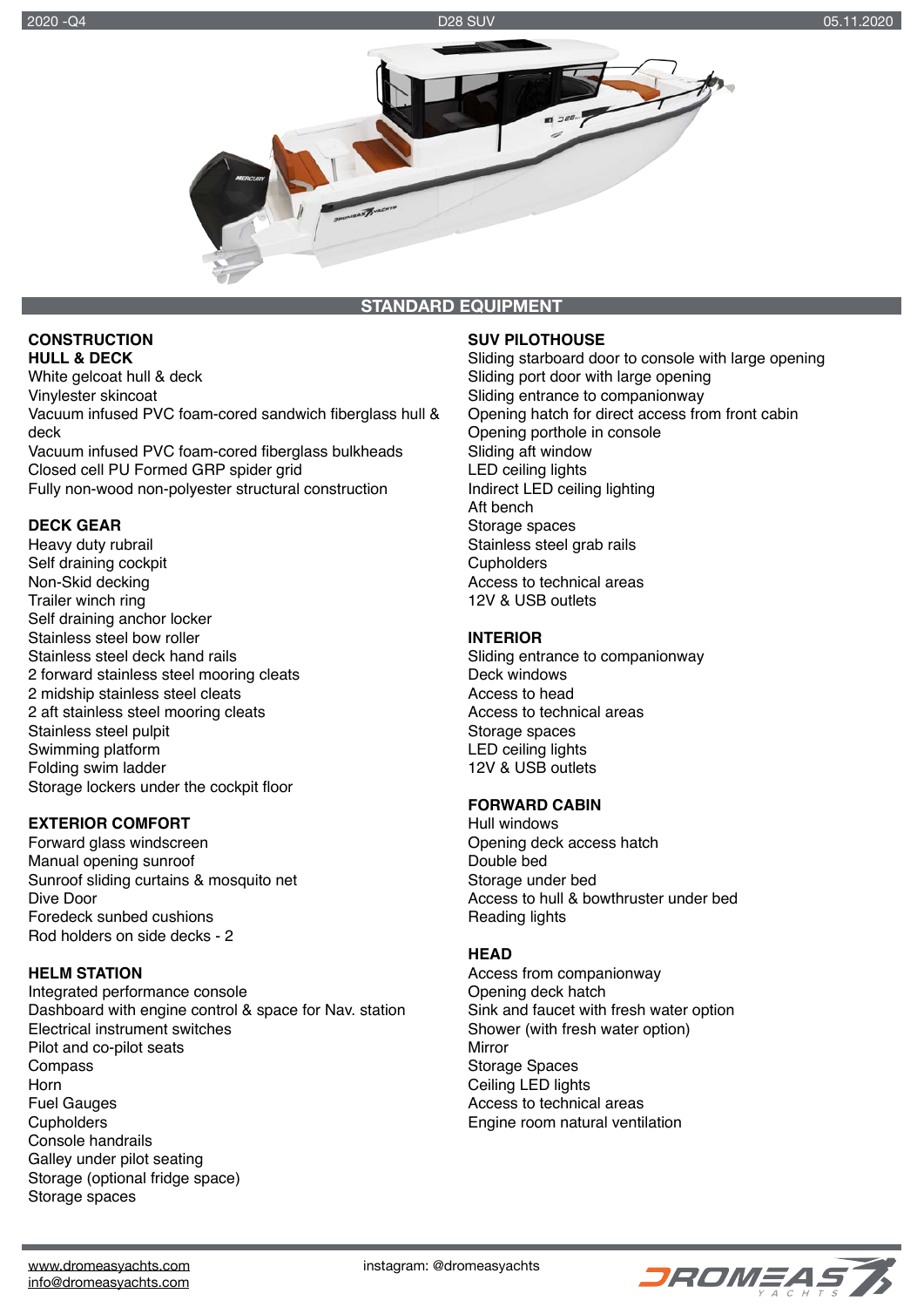# **MECHANICAL EQUIPMENT**

Hydraulic steering (with engine or pre-rigging) Stainless steel fixed fuel tank with deck fillers Electrical & manual bilge pumps Windscreen wipers Engine room natural ventilation

# **ELECTRICAL SYSTEMS & LIGHTING**

Start battery, 1x 110 Ah incld. with engine Service battery, 1 x 110 Ah Electrical systems control panel Navigation lights Interior indirect LED lighting 12V & USB outlets

## **OPTIONS**

Mercury Vesselview 502 5'' Multi Display Seakeeper stabilization system

#### **ELECTRICAL SYSTEMS & LIGHTING**

Additional 12V battery Chain counter Search Light Shore power connection 220V & Battery Charger (25A) Cockpit LED Courtesy Lights Solar Energy Pack, 1 x 100W Underwater Lights

### **NAVIGATION SYSTEMS**

Navigation Package 1 - GARMIN GPSMAP 922 - 9'' MFD Chartplotter, Transducer, Navionics Map Package, VHF 115i Navigation Package 2 - GARMIN GPSMAP 1222 - 12'' MFD Chartplotter, Transducer, Navionics Map Package, VHF 115i VHF - GARMIN 115i Transducer - Depth & temperature GARMIN GPSMAP 922 - 9'' MFD Chartplotter GARMIN GPSMAP 1222 - 12'' MFD Chartplotter GARMIN GPSMAP 922 - 2 x 9'' MFD - Chartplotter GARMIN Radar GMR 18 HD+ GARMIN Fishfinder T 1500W CHIRP Sonar Module

### **ENTERTAINMENT SYSTEMS**

Fusion Marine Stereo Sound System, Control Unit RA70 with bluetooth & 2 speakers Fusion Sound System Upgrade 1 - additional 2 speakers (requires Fusion Sound System) Fusion Sound System Upgrade 2 - 5 ch. Amplifier & subwoofer (requires Fusion system & Fusion upgrade 1)

### **COVERS**

Aft cockpit cover Forward cockpit cover Wethar cover Console Cover

#### **ANCHORING & MOORING**

Anchoring Kit - 6kg galvanized Delta type anchor & 6mm. 30m. Galvanized calibrated chain Mooring Kit - 4 x 10 M 14mm ropes for docking, 4 fenders with 4 Dromeas Yachts fender covers



# **DECK GEAR**

Electrical windlass with remote control Aft roller for rear anchor Additional swim ladder with grab rails

#### **EXTERIOR COMFORT**

Hardtop electrical opening glasstop (instead of manual) Hardtop stainless steel roll bar Hardtop aft arch with 4 rod holders Aft folding cockpit bench Removable aft cockpit table with conversion to sunbed ( requires both benches for sunbed conversion) Aft cockpit storage bench (N/A with cockpit wetbar) Safety doors U-Deck cockpit floor & swim platform decking Teak cockpit floor & swim platform Eshtec decking on cockpit floor, side decks & swim platforms Aft cockpit removable tent (incld. carbon fiber poles) Removable foredeck tent (incld. carbon fiber poles) Removable folding cockpit table with conversion to sunbed - forward Anchor locker cushions Rod holders on side decks - 4 Oxygenated livewell - requires wetbar **Outriggers** Sea water pump for deck wash Waterski pole

#### **HELM STATION**

Sink and faucet (with fresh water system) Refrigerator - 40L Single gas hob

### **COCKPIT WETBAR**

Cockpit wetbar (N/A with aft cockpit storage seating) Refrigerator - 40L Additional refrigerator - 40L Single gas hob

#### **SUV PILOTHOUSE**

Interior seating adjustable table with conversion to double bed Wooden floors Interior curtains

#### **HEAD**

Optional manual toilet with seawater system with 30L holding tank & deck pump-out Upgrade to electrical toilet with seawater system with 30L holding tank & deck pump-out

#### **MECHANICAL EQUIPMENT**

Bowthruster Trim tabs Fresh water system in wc and wetbar sink and faucet with 80 Liter tank and stainless steel deck filler Cockpit shower - requires fresh water system Hot water system, 220V Offshore fuel tank, upgrade to 450 Lt. Windscreen wash Webasto diesel heating system

[www.dromeasyachts.com](http://www.dromeasyachts.com) www.dromeasyachts.com [info@dromeasyachts.com](mailto:info@dromeasyachts.com) **info@dromeasyachts.com**